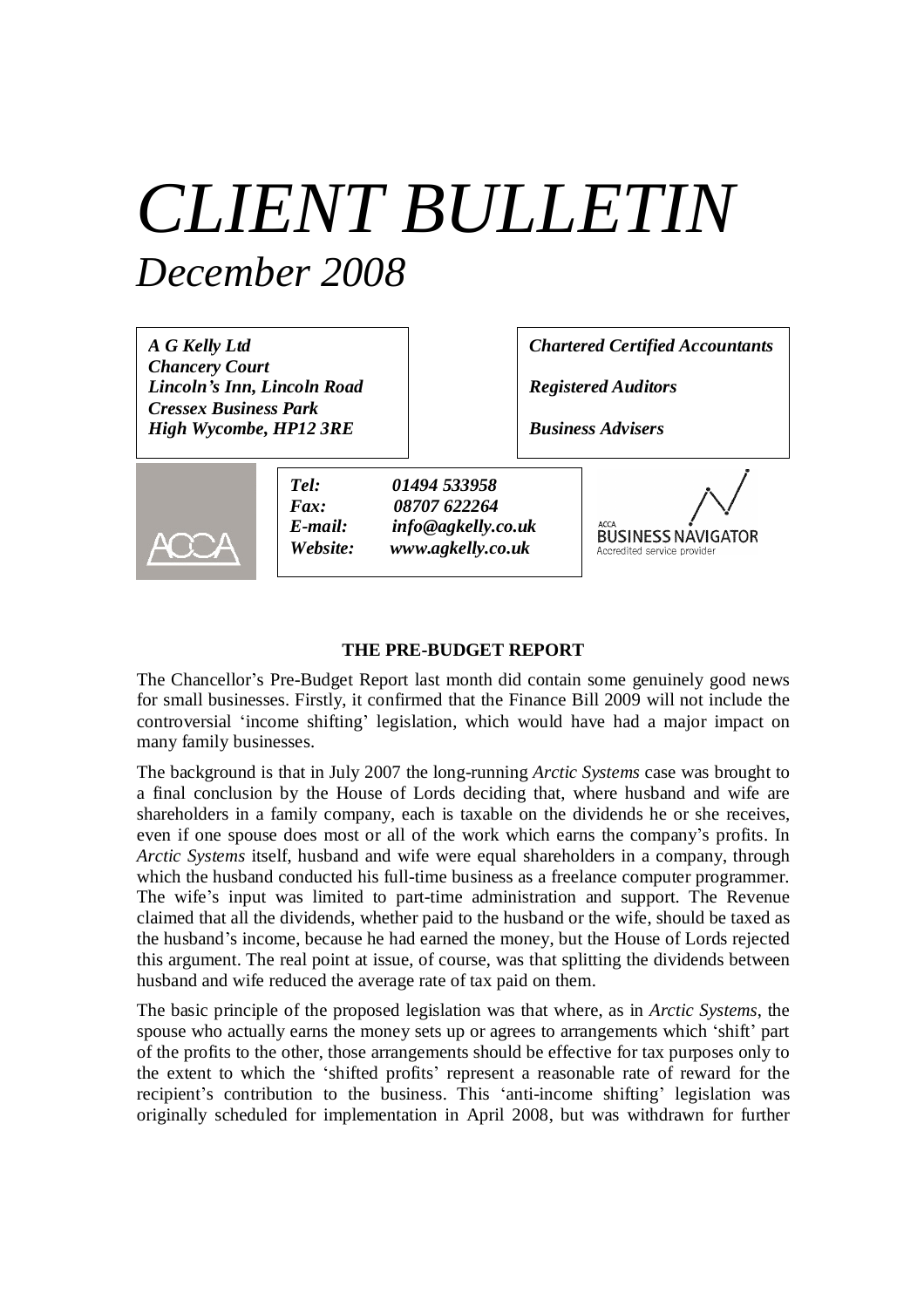consultation when it was argued that the central test –'What is a reasonable rate of reward?'– was so subjective as to be unworkable.

It had been said that revised proposals would be brought forward for implementation in April 2009, but in the event the Government has decided, 'given the current economic challenges', to postpone legislation at least until April 2010. This means that, at least for 2009/10, the House of Lords decision remains in force and family companies can, with confidence, continue to split their dividends equally between husband and wife.

## **Tax on small company profits**

Secondly, the Chancellor announced that the small companies rate of corporation tax, due to rise to 22% in April 2009, will be held at 21% for a further year.

## **Reprieve for travel expenses claims**

Thirdly, the Government had made it known that it was considering tightening up the rules governing tax relief for travel-to-work expenses incurred by employees and directors. Generally speaking, these rules are anyway very restrictive, but the Government still thought that they could be too generous for some employees and contractors working through agencies or 'umbrella companies'. It was also feared that the attack could be widened to include individual contractors working through traditional one-man or one-woman companies.

However, the Pre-Budget Report states that the Government has now decided to allow the existing rules to continue for the time being, but to devote additional HMRC resources to ensuring that the existing rules are properly complied with. There have been suggestions that some agencies have allowed contractors to claim inflated travelling expenses as part of their remuneration package.

#### **Some flexibility for tax payments**

Fourthly, in his Pre-Budget Statement to Parliament the Chancellor promised that: 'From today, HMRC will enable firms facing difficulties to spread their tax on a timetable they can afford. This will cover all business taxes – VAT, corporation tax, income tax and National Insurance.'

Requests for time to pay will be considered by HMRC's new 'Business Payment Support Service', which has said that it will 'discuss payment options to help [*traders*] deal with temporary cashflow difficulties'. It suggests that it will usually be best for the trader to telephone the new 'Business Payment Support Line' (0845 302 1435) shortly before the payment is due. Once an arrangement has been made, late payment surcharges will not be levied, but interest will still continue to accrue in the usual way.

We would suggest that, before contacting HMRC, the trader should analyse the exact nature of the problem. Waiting for a delayed payment by a major customer, for example, might well create 'temporary cashflow difficulties', for which asking for time to pay would be an appropriate solution. However, if the underlying problem is that there has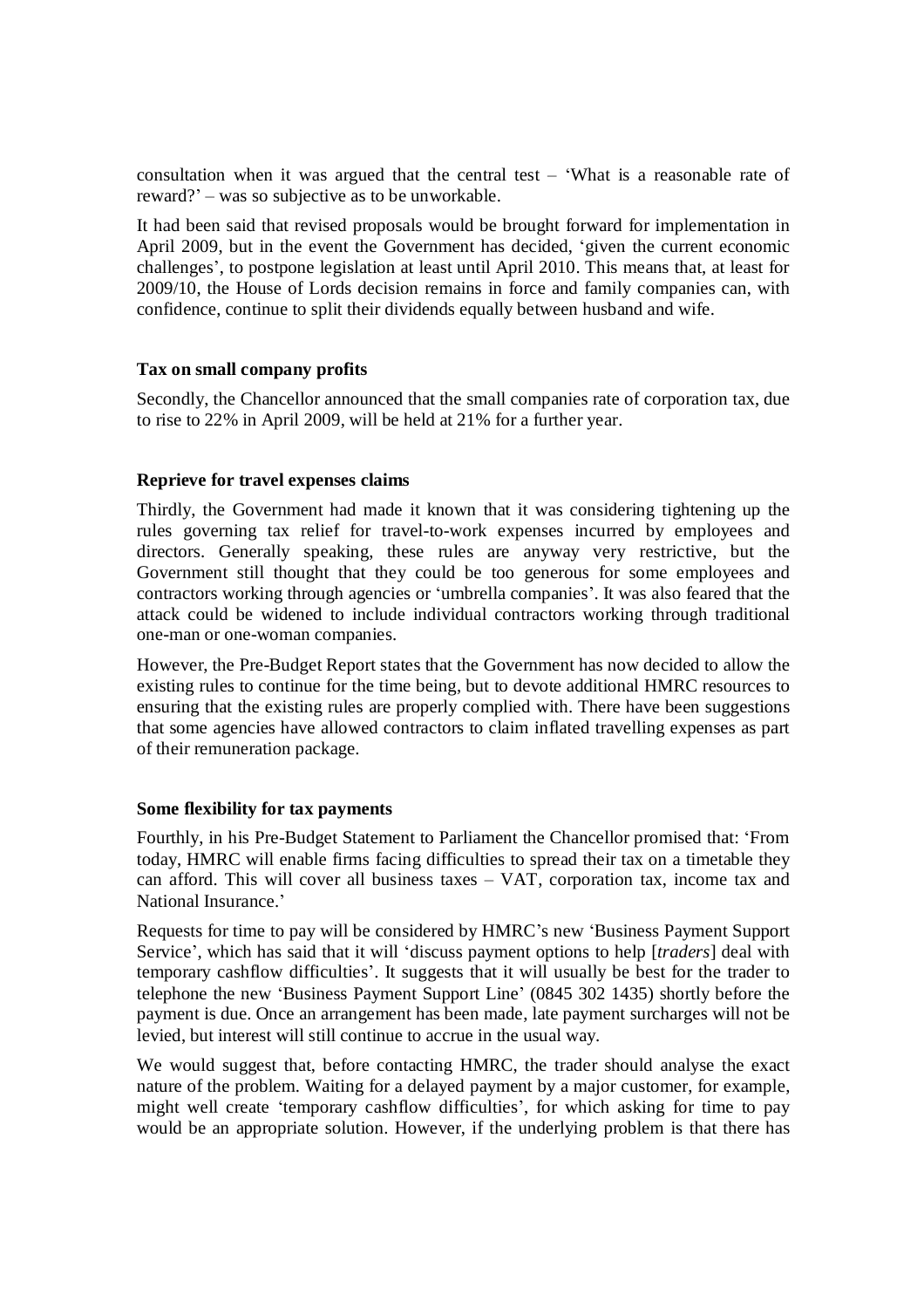been a sharp reduction in sales, which because of the economic downturn may last for some time, other action may be more appropriate, and more effective. For example, the proprietor of an unincorporated business might wish to amend his payments on account of income tax on his profits (due 31 January and 31 July 2009). In some circumstances, extending his accounting year to a later date in the current tax year might reduce the assessment.

### **Relief for trading losses**

Fifthly, the Chancellor announced an extension of the general tax relief for trading losses. Broadly speaking (and the rules are in fact very complicated), under current law a trader who makes a loss may set it against profits assessed for the previous year (and so obtain a tax repayment). If the loss is larger than the profit assessed the previous year, the excess can be carried forward, for set-off against the profits of the next year in which a profit is made. For example, if a loss of £20,000 is made in the current year, 2008/09, and the assessment for 2007/08 was £15,000, the assessment for 2007/08 will be reduced to Nil and the balance of the loss, £5,000, can be carried forward for set-off against the profit of 2009/10.

The extension announced by the Chancellor is to allow a loss made in 2008/09 to be carried back for two further years – to 2006/07 and, if necessary, 2005/06. However, the total loss which may be relieved in the earlier two years combined is capped at £50,000.

An important point is that the new relief applies only to the loss made in 2008/09, which in the usual case means the loss for the year to the accounting date falling in the 2008/09 tax year. If the accounting date is (say) 30 June, that will mean the year to 30 June 2008, which was of course before the recession began to bite. At present, there is no indication that the new relief will be further extended to cover losses made in the accounting year ending in 2009/10. Subject to sight of the proposed legislation, it may be possible to obtain relief by extending the accounting date so that it falls later in 2008/09.

In any case, the loss relief rules are so complex that individual advice will be required on the steps to be taken to maximise the tax relief available.

There will also be a parallel relief for companies, which will apply to losses incurred in accounting periods ending between 24 November 2008 and 23 November 2009.

## **CAPITAL ALLOWANCES ON MOTOR CARS**

Hitherto there has been a special rule limiting the capital allowances that can be claimed on motor cars costing more than £12,000, to £3,000 a year (and also restricting tax relief for lease rental payments on such cars).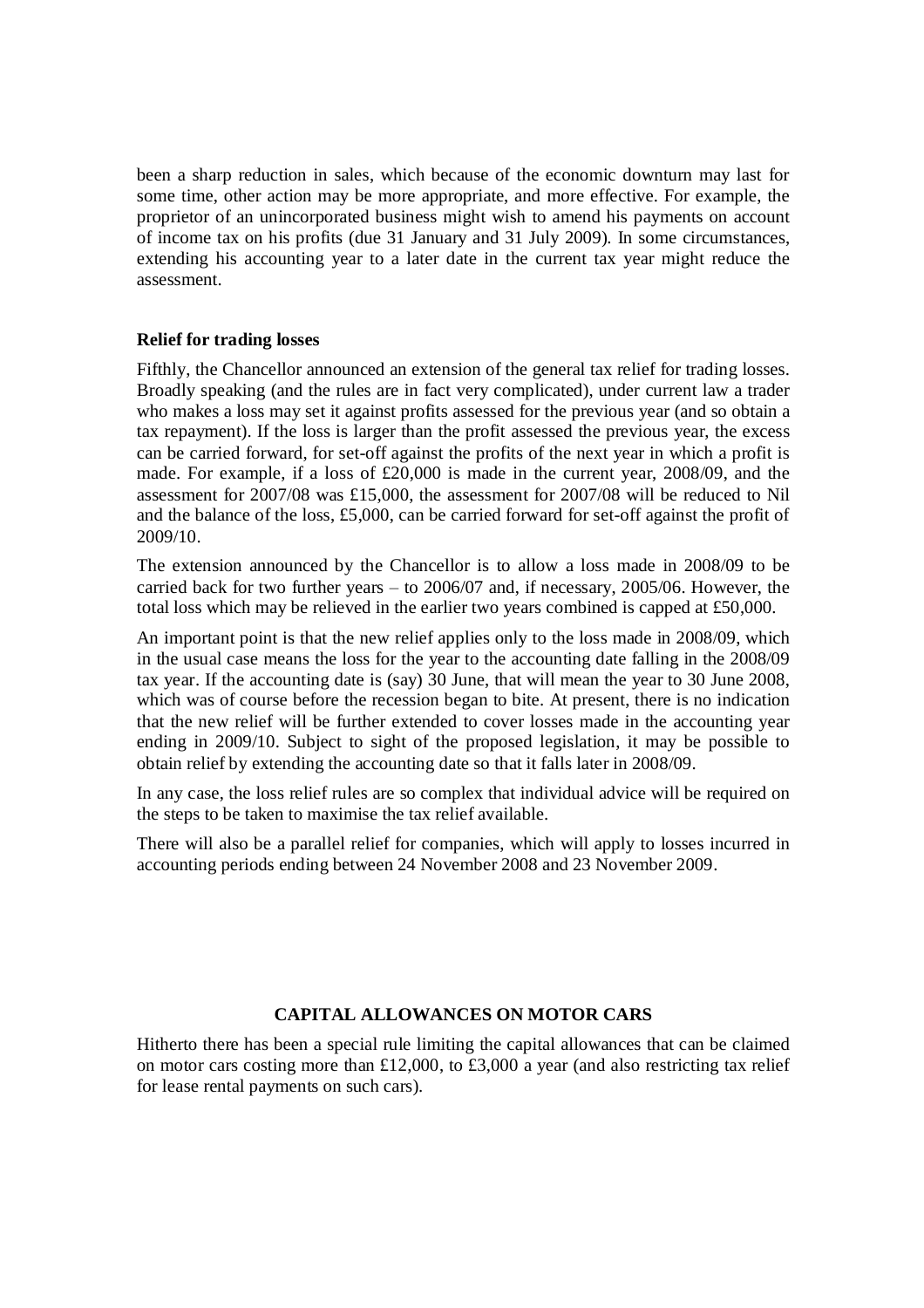For cars purchased on or after 6 April 2009 (1 April 2009 for companies) this rule will be replaced by a new rule restricting capital allowances on cars with  $CO<sub>2</sub>$  emissions above 160g/km, to 10% a year (instead of the usual 20%). Lease rental payments on such cars will be subject to a flat-rate restriction of 15%. Importantly, these new restrictions will apply to taxis and hire cars, which were exempt from the old rules.

In some cases, there may now be an advantage in buying a new car before April, and in others in leaving the purchase until later. Because of the wide range of factors to be taken into account, we can only suggest that clients contact us for individual advice.

#### **PERSONAL TAX PROPOSALS**

Anyone who has studied the detailed figures may have been surprised to notice that the basic rate band was extended from the first £34,800 of taxable income in 2008/09 to £37,400 in 2009/10 – an increase well above inflation. However, this was in fact the final instalment of a reform of personal taxation first announced in the Spring 2007 Budget. The counterweight is an even bigger increase in the National Insurance Upper Earnings Limit (the level of earnings at which directors' and employees' Class 1 contributions fall from 11% to 1%, and self-employed people's Class 4 contributions from 8% to 1%). Broadly speaking, self-employed people will see no overall gain and directors and employees will be a little worse off. The only gainers will be people over State Pension age (65 for men, 60 for women), who are not required to pay National Insurance contributions, and some people with earnings below the Upper Earnings Limit, topped up with investment income.

The Chancellor also presented what were in essence outline Budgets for 2010/11 and 2011/12. The first proposal is that, for 2010/11 and future years, people with an income over £100,000 a year will be entitled to only half the usual personal allowance, and those with an income over £140,000 will not be entitled to a personal allowance at all.

The second is that neither the basic rate band nor the personal allowance will be increased for 2010/11, because HM Treasury expects there will be zero inflation in the year to September 2009. The basic rate band will then be frozen for 2011/12 and the personal allowance will be reduced by £130. For 2011/12 and future years, there will be a new 45% rate of tax on income over £150,000 a year.

Finally, also from 2011/12, the National Insurance primary threshold – the income level at which employees' contributions, and self-employed people's Class 4 contributions, become payable – will be increased by about £12 a week, to align with the income tax personal allowance. At the same time, the employee's contribution rate will rise from 11% to 11.5% (1% to 1.5% for earnings over the Upper Earnings Limit), the employer's from 12.8% to 13.3% and the self-employed Class 4 rate from 8% to 8.5% (1% to 1.5% for earnings over the Upper Earnings Limit). Shortly put, employees earning less than about £20,000 a year will be paying lower contributions and those earning more will be